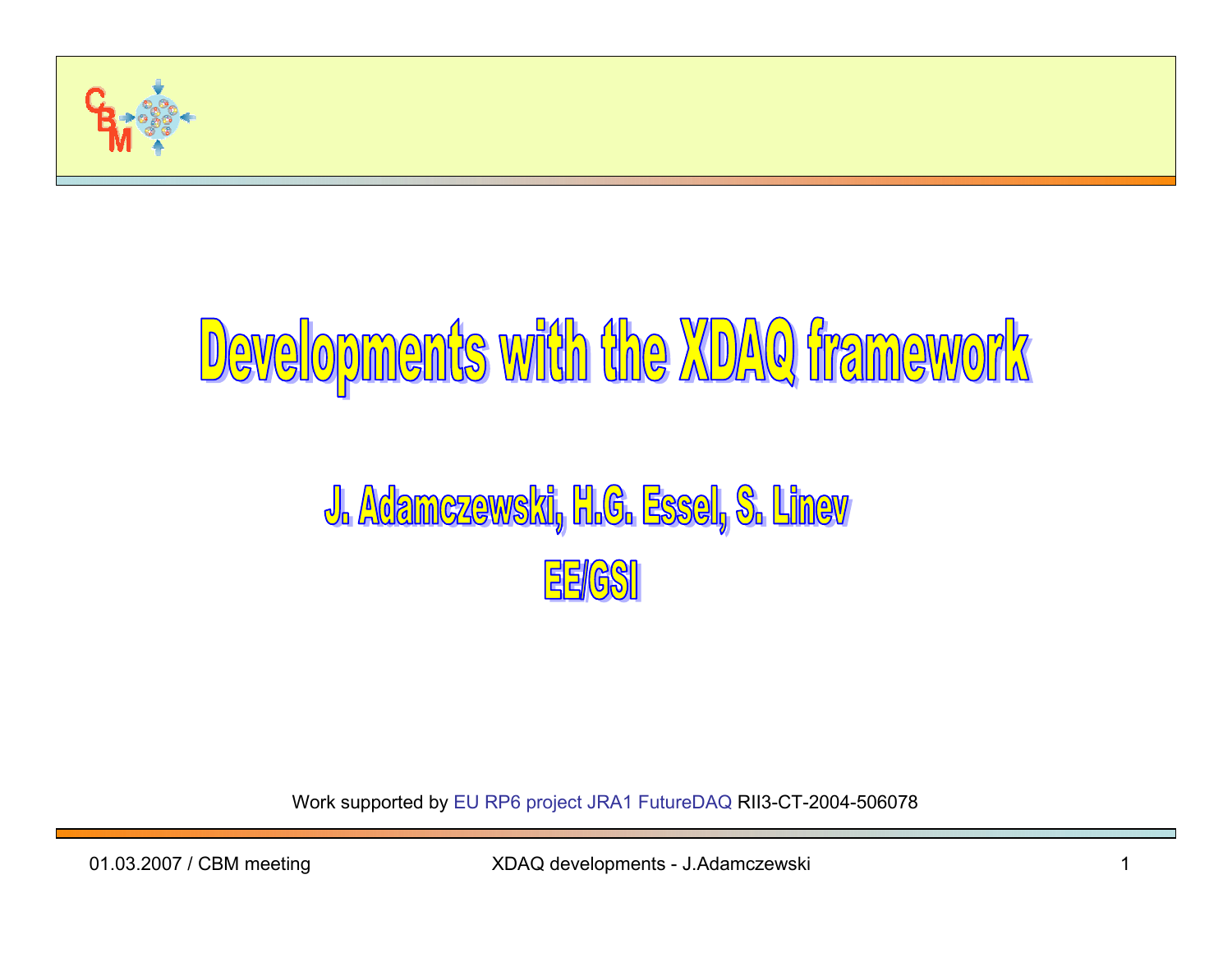

- **Introduction**
- **Data transport (review, conclusions)**
- **Hardware driver integration with HAL**
- **Controls: Framework, XDAQ-DIM adapter**
- **Data flow modules in XDAQ**
- **Summary**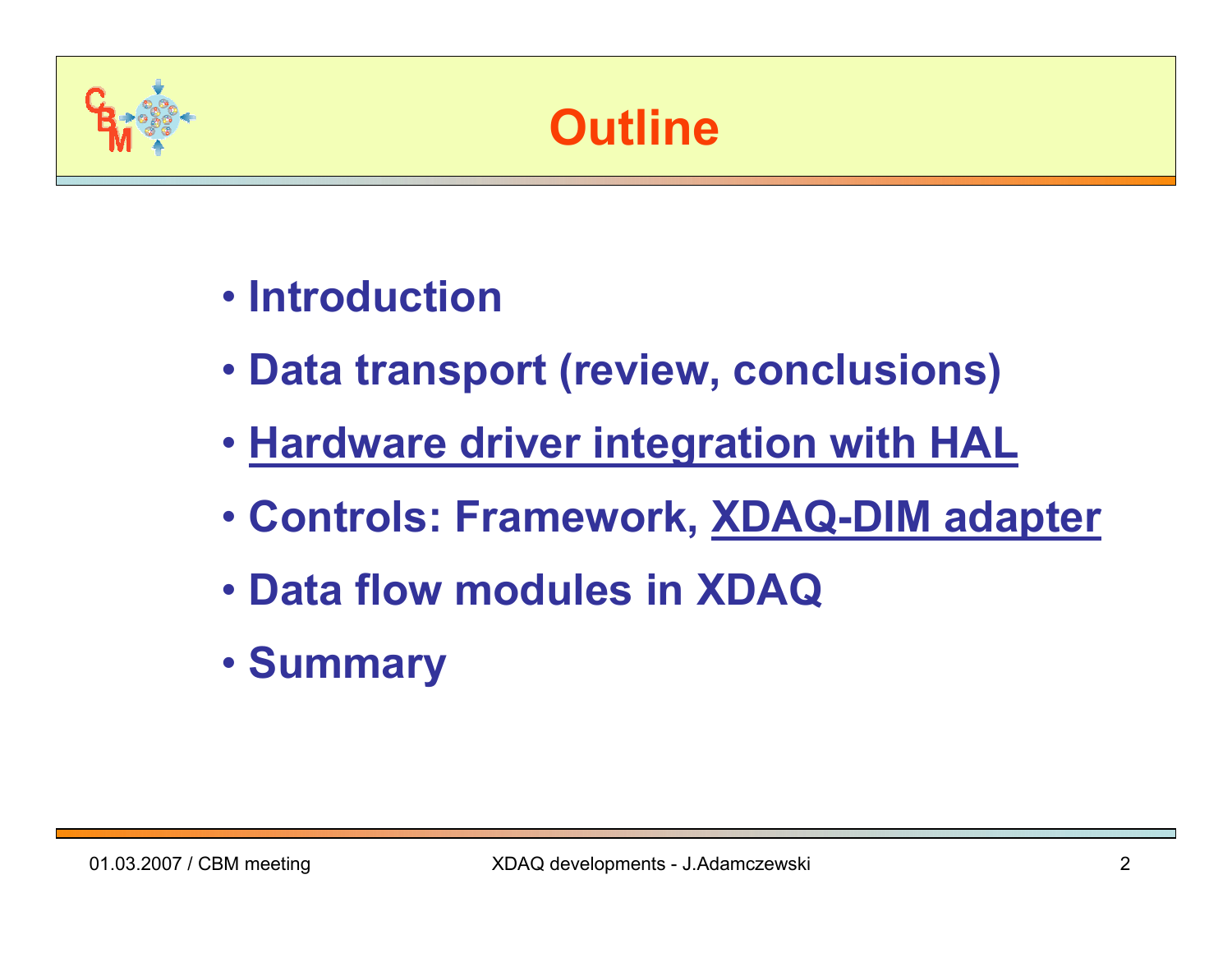

**goal:"Data Acquisition Backbone Core" DABC** 

- **Modular architecture**
- **Data transport management**
- **Configuration of multiple nodes**
- **Controls, monitoring, message logging**
- **Error handling, failure recovery**
- **Hardware driver integration**

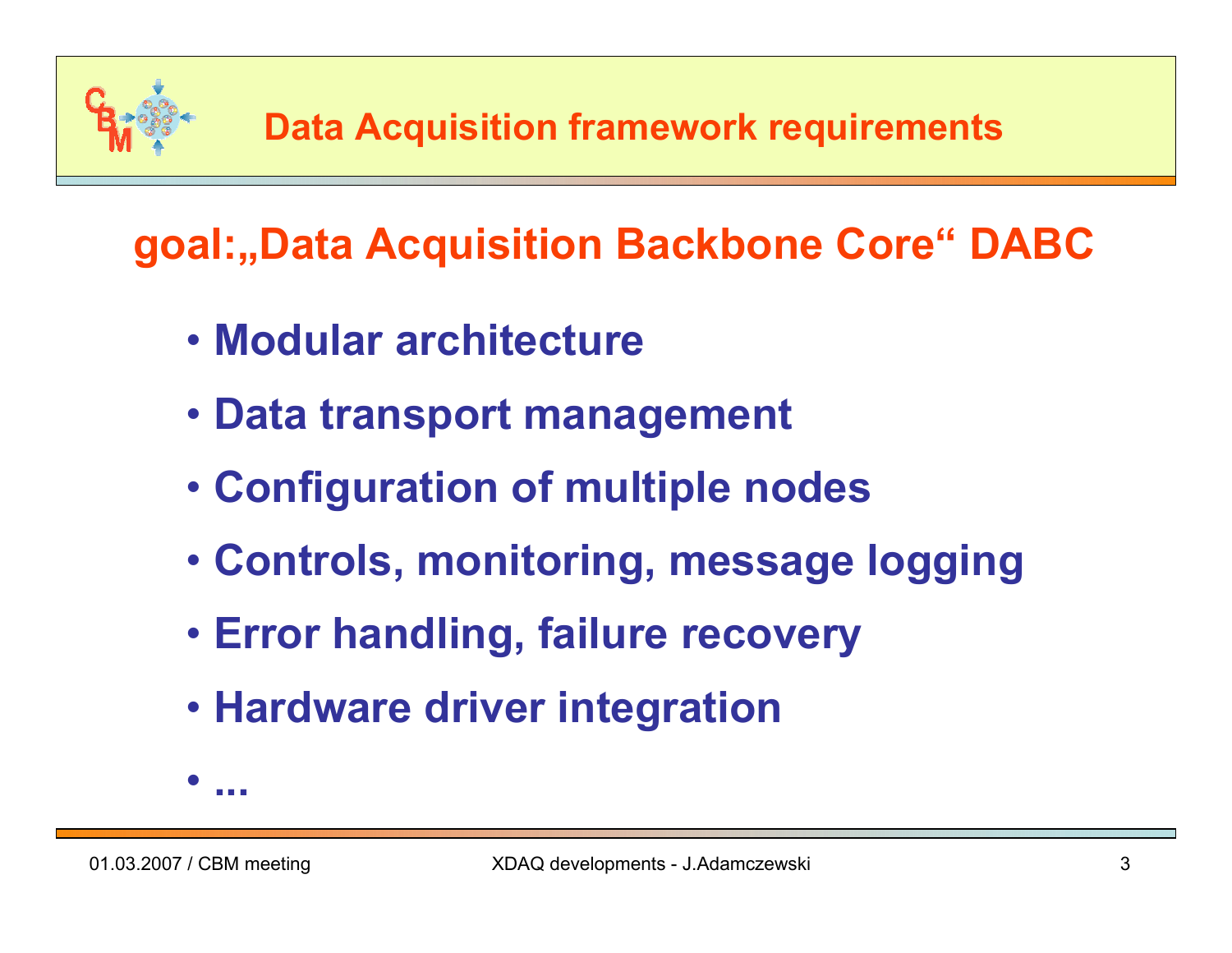



# **Standard DAQ framework for LHC CMS experiment**

**(Orsini, Gutleber) [http://xdaqwiki.cern.ch](http://xdaqwiki.cern.ch/)**

- **C++ libraries on Linux, modular packages**
- **Process and thread management**
- **Cluster configuration: XML, application registry,...**
- **Data transport: Messenger+ peer Transport (I2 O)**
- **Controls: state machines, infospace, http, SOAP,...**
- **Hardware Access Library**



•**...**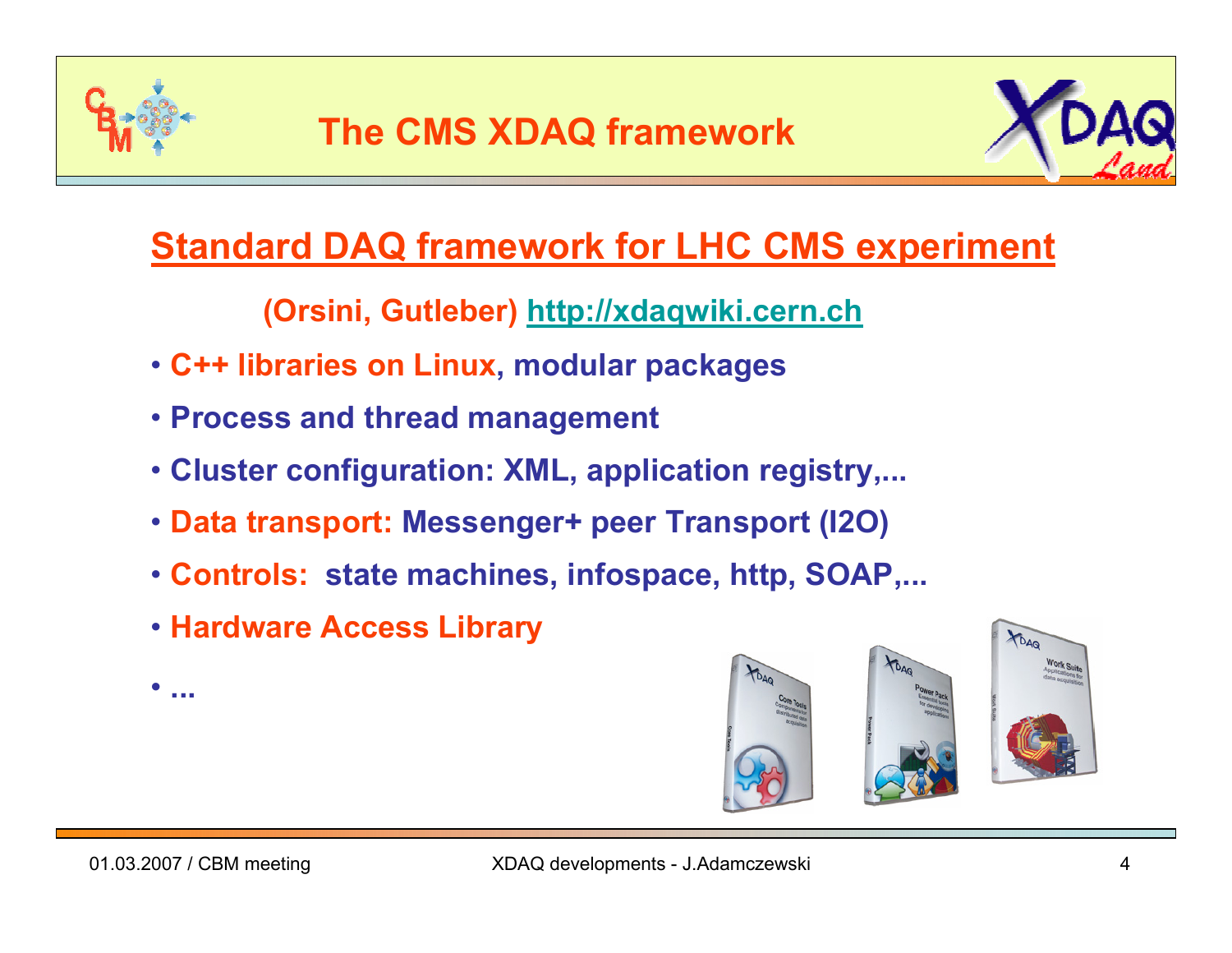

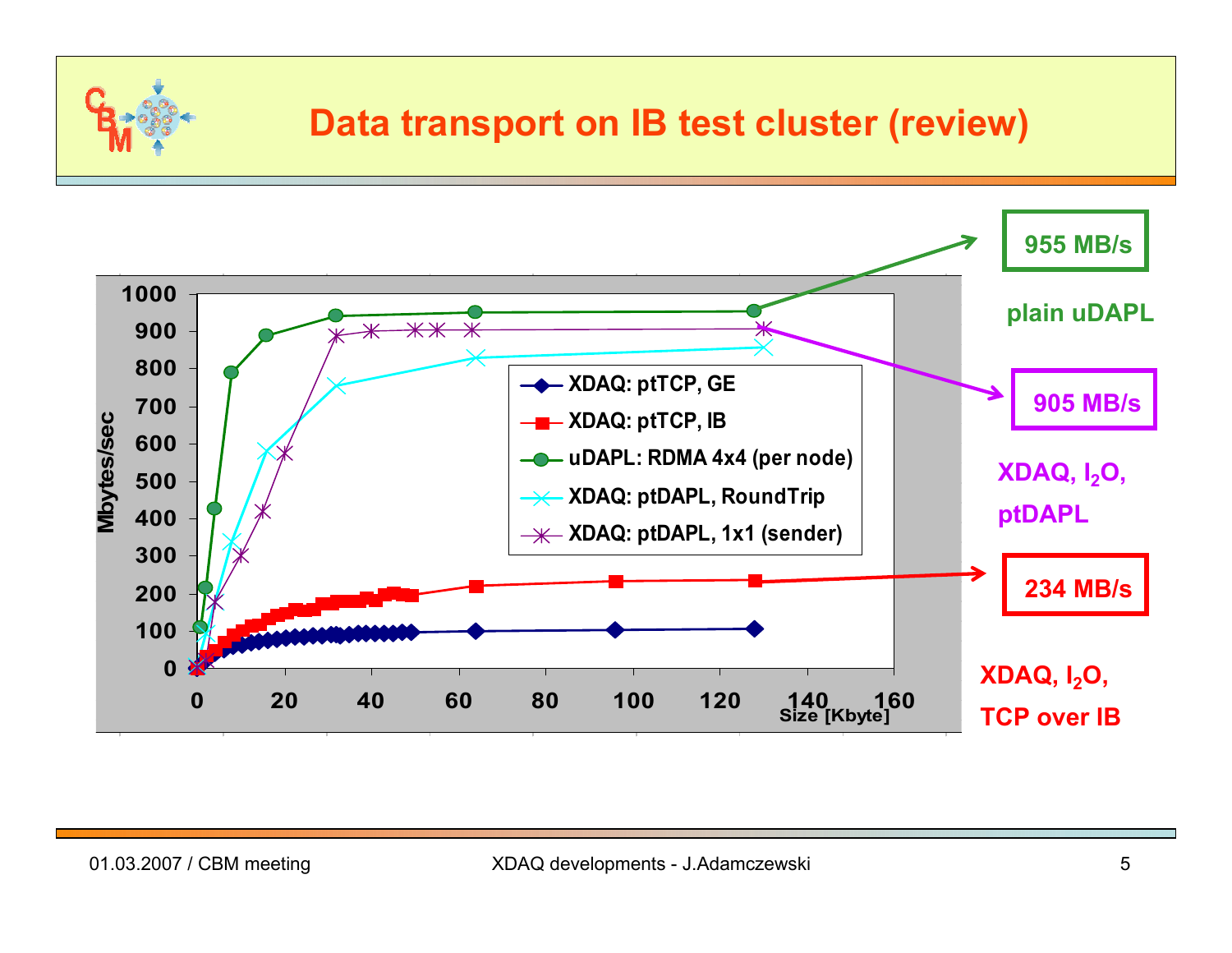

**Peer Transport DAPL: GSI development 03/2006-05/2006**

- **big packages: network limit 950 Mb/s almost reached**
- **small packages: restricted by 15 µs framework latency**

**Problem: XDAQ peer transport is message oriented: each package is dispatched separately by receiver id!**



**other Data Transport Interface for DABC...?**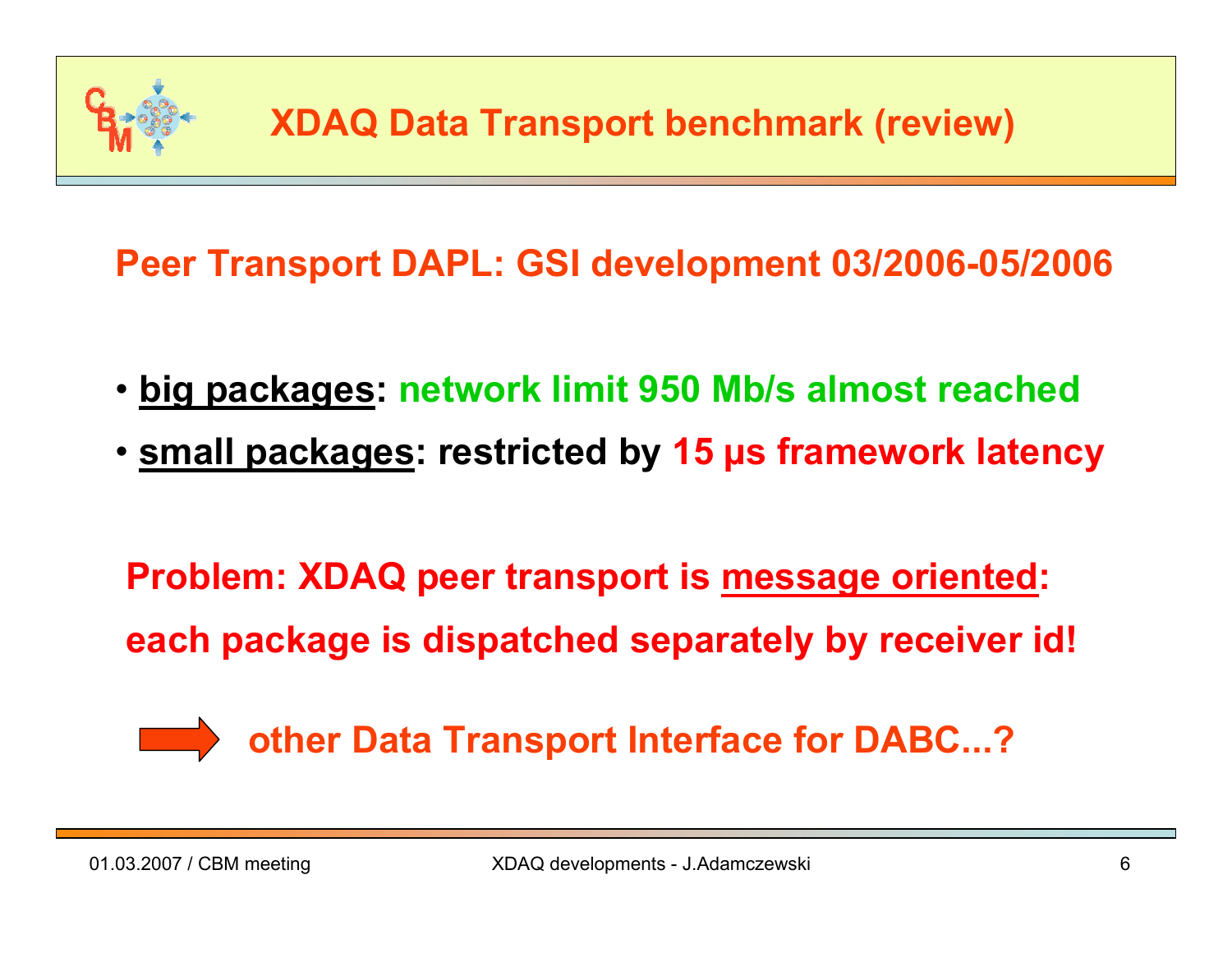

### **Motivation:**

**Active Buffer Boards ABB (A.Kugel et al , Universität Mannheim) :**

- **deliver data from front end combiners**
- **PCIe**
- **FPGA for sorting and packaging**
- **Readout: DMA to PC memory**
- **Other readout boards?**
- **Control system hardware?**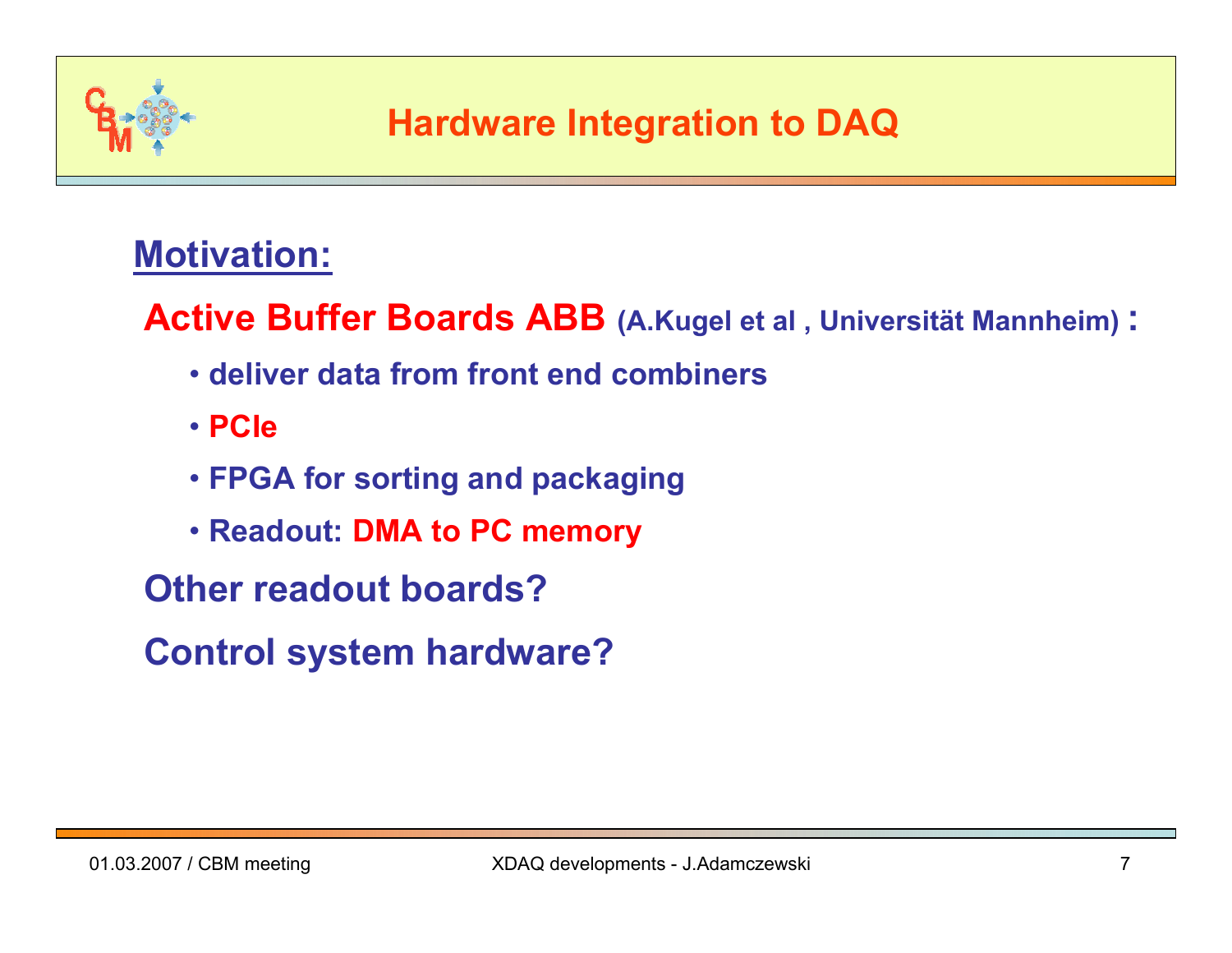

#### **XDAQ Hardware Access Library:**

**Software interface for communication from user space**

- **BusAdapterInterface: bus protocol - VME, PCI, (PCIe)**
- **DeviceIdentifier: connection to kernel device driver**
- **AddressTable: ASCII or XML definition of (name, address) mapping**
- **HardwareDevice: uses the above + board specific functions**
- **Problem: generic PCI implementations of XDAQ release 3.6**

**not usable (linux kernel 2.4 only, no 64bit, no PCIe!)**

**=> Developed new implementations based on generic PCIe driver of** 

**Technische Informatik UniMannheim**

**(thanks to G.Markus, H.Singpiel, A.Kugel)**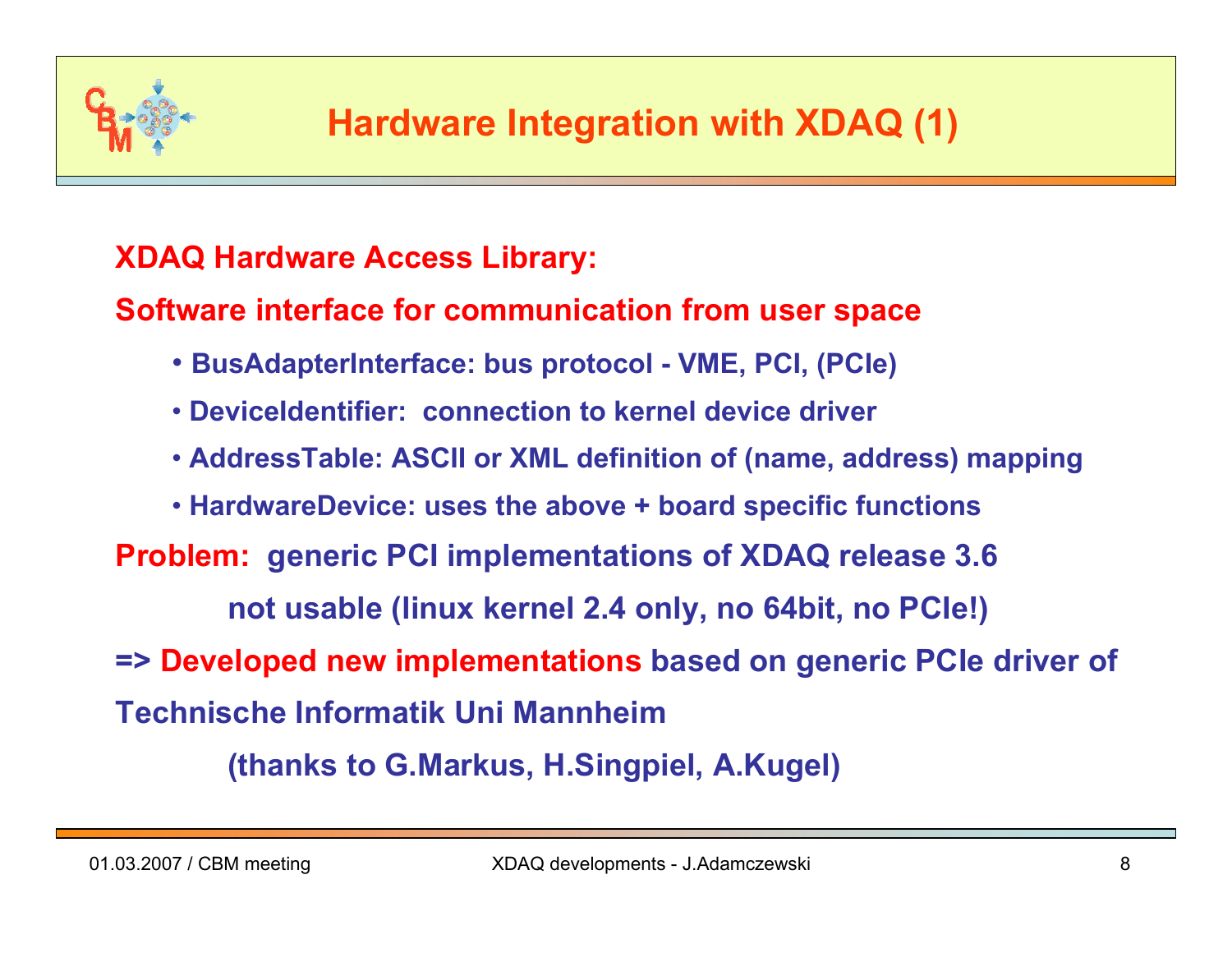

#### **New HAL classes:**

- **PCIFDaqBusAdapter:**
- **PCIFDaqDeviceIdentifier: wraps Mannheim driver C++ interface**
- **Test example: s t andard GSI PCIGTB2 board (J.Hoffmann, W.Ott) plain PCI; DSP registers; PRAM i/o ;(DMA?)**
	- **MyPCIGTB2: implements HAL::HardwareDevice**
	- **defined ASCII device address table**
	- **kernel module modifications:** 
		- **added device id, vendor id (for convenience)**
		- **board specific functionality (DMA, IR handler) for testing only!**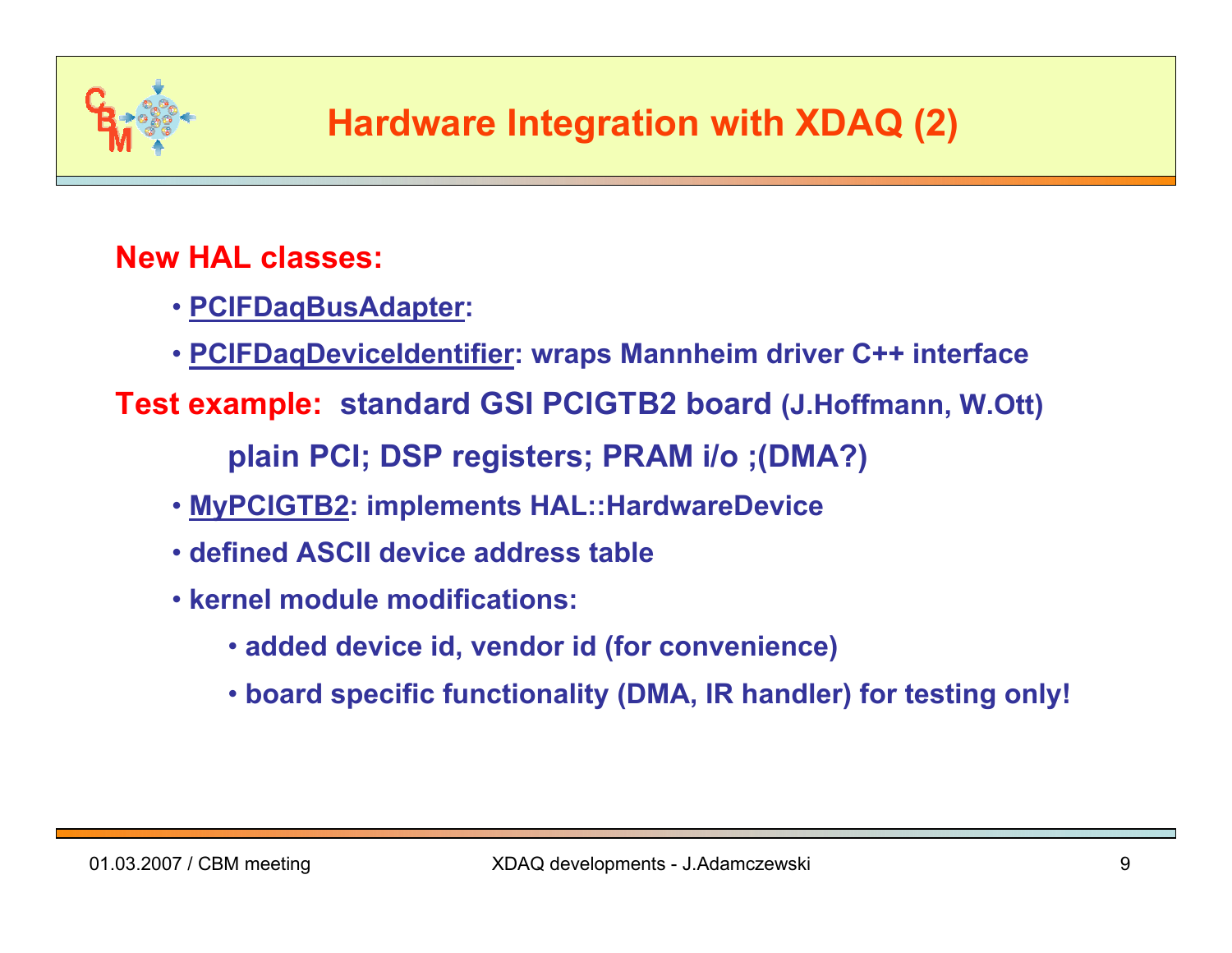

# **Hardware Integration with XDAQ (3)**

#### **Class diagram:**

- **HAL interface HAL interface**
- **Mannheim PCI driver li PCI driver lib**
- **Implementations for Implementations for Mannheim driver**
- **PCIGTB2 device PCIGTB2 device**

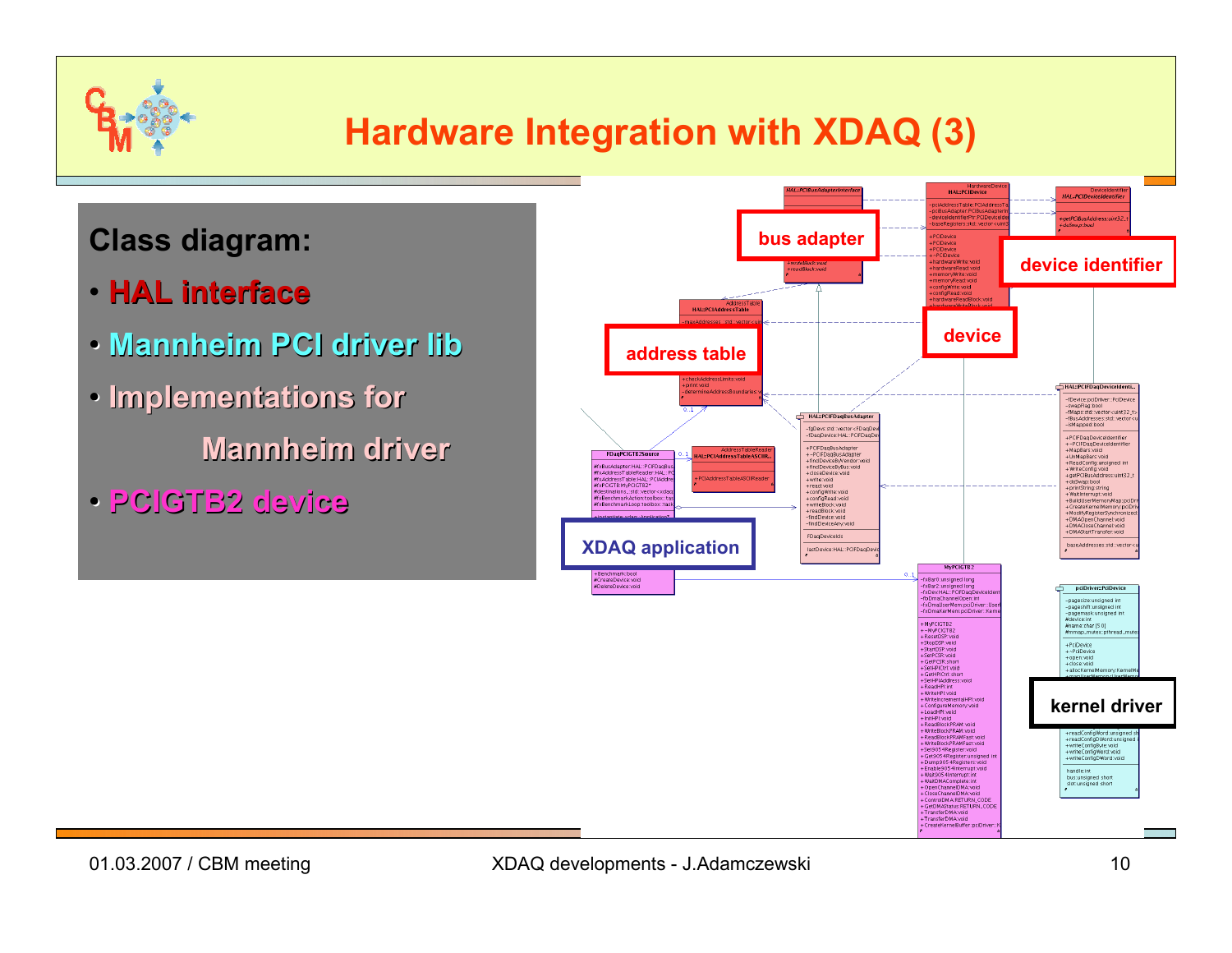

#### **Tests with PCIGTB2 board (thanks to J.Hoffmann and W.Ott) :**

- **Hardware access via HAL from test console o r XDAQ application (dummy readout)**
- **Successful:**

**PCI addressing, load and execute DSP programs, bus r/wr on PRAM,** 

• **Still failed:**

**DMA from board P R A M (maybe hardware problem...)**

#### **Experiences:**

- **Integra tion of Mannheim driver is working! XDAQ is ready for AB Board**
- **generic PCI addressing: timin g problems for special situations (PCI hang up!)**
- **generic PCIDevice::memoryRe ad(): Performance loss at PRAM block IO (<= 30% )**
- **No generic HAL interface for DMA and interrupt handling!**
- **Possible to implement advanced/optimized functionality in PCIDevice subclass!**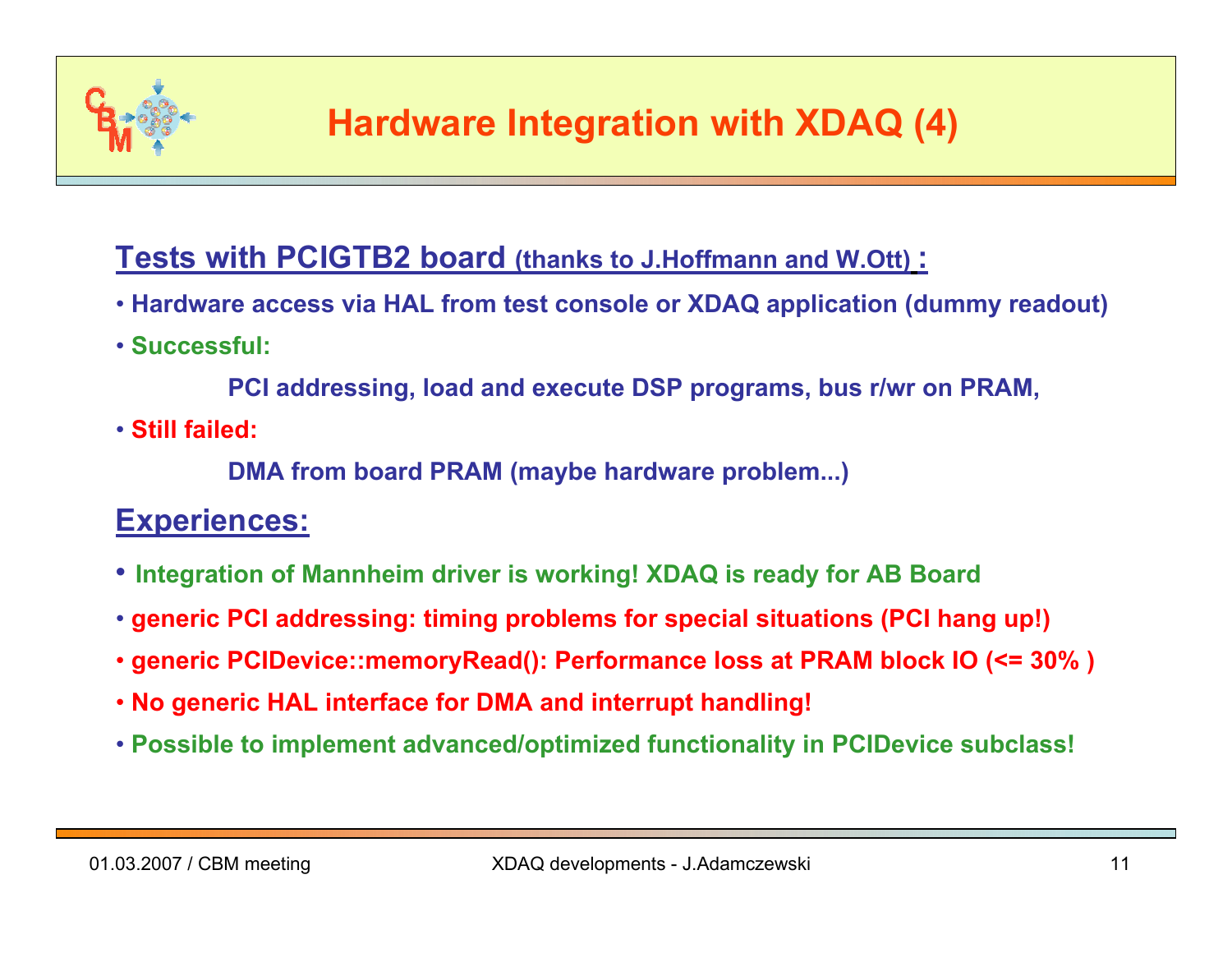

#### **XDA Q control system features:**

- **State machine classes** 
	- **free definable, transition functions, event driven, (a-)synchronous**
- *Infospace***: set of process variables**

**(de-)serializable from/to XML or SOAP, access by name** 

• **Webserver on each process** *Context* **(nodename:port)**

**any browser as user interface; http requests**

• **SOAP messaging** 

**Java (-script) controls GUI,** *XRelay* **fan out, infospace monitoring**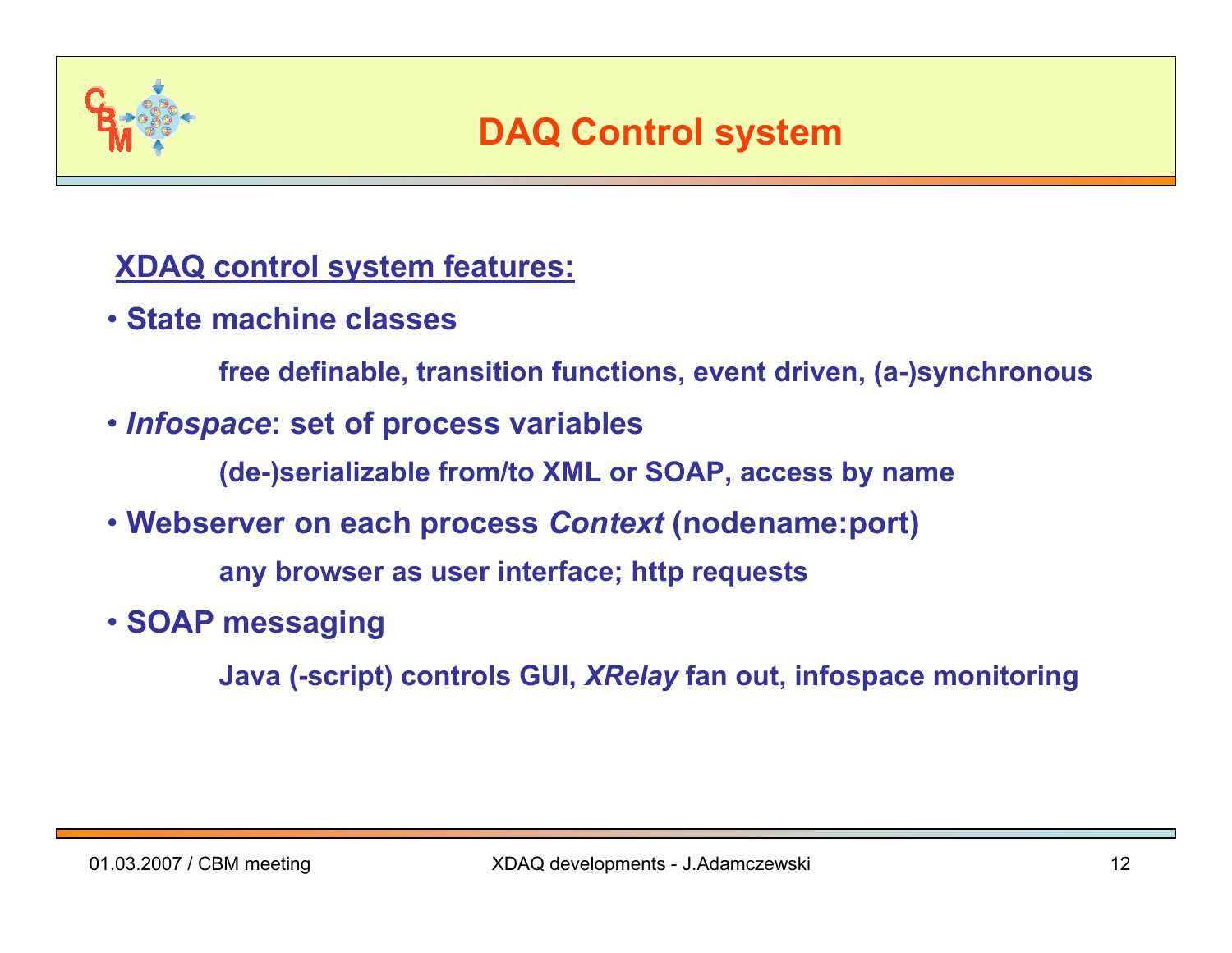

# **Designed class hierarchy for all XDAQ applications:**

- **FDaqApplication**
	- **<- FDaqDataNode**
		- **<- FDaqDataSource, FDaqDataDrain, FDaqRoundTrip,...**

# **FDaqApplication provides common controls features:**

- **state machine with command definitions**
- **process variable set (***XDAQ infospace***)**
- **interfaces: web server, SOAP, plain http request**

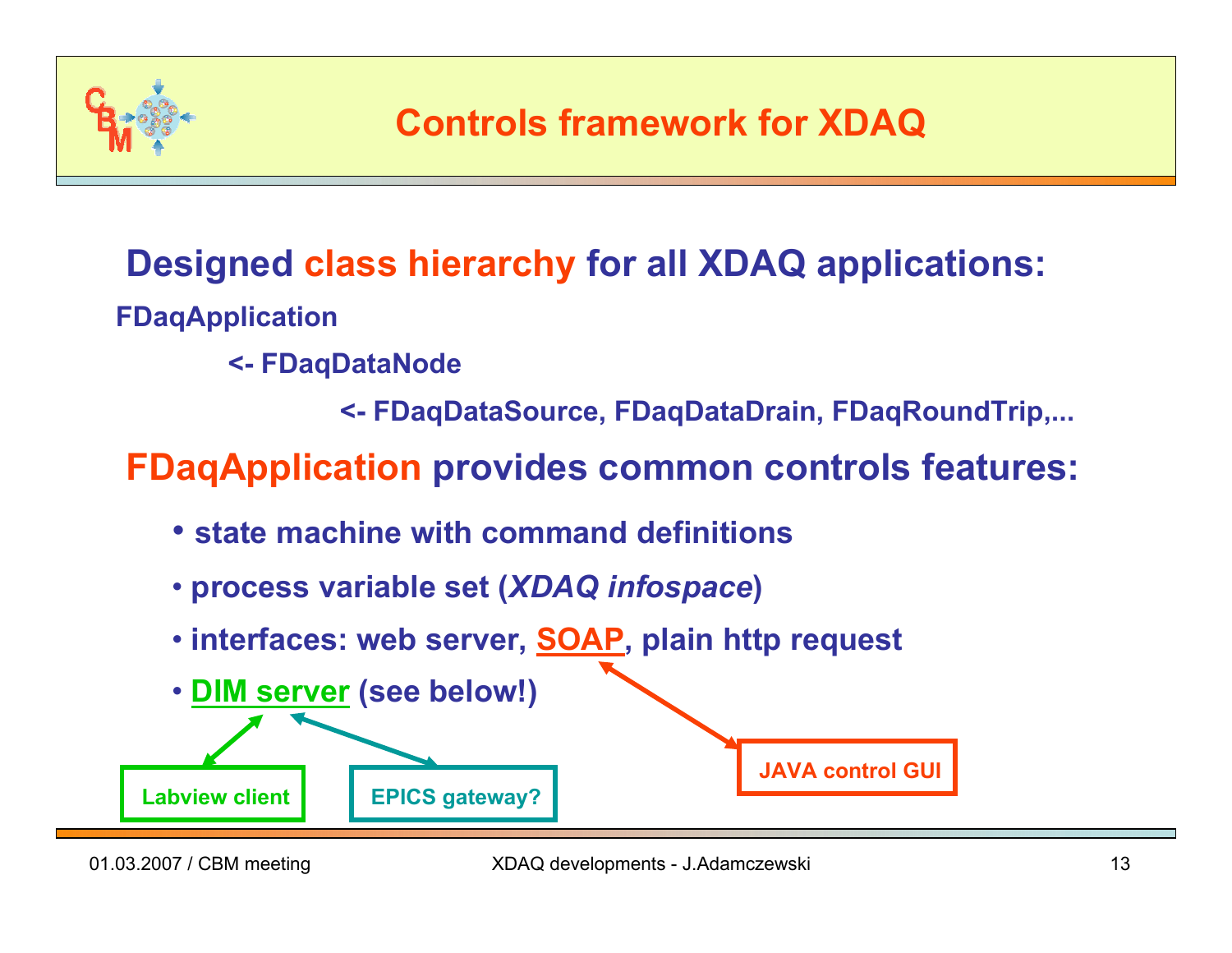

| -M ControllerGUI<br>비미                            |                             |                    |                |    |                 |               |  |  |  |  |  |  |  |
|---------------------------------------------------|-----------------------------|--------------------|----------------|----|-----------------|---------------|--|--|--|--|--|--|--|
|                                                   | URL: http://node03:1972     |                    | 42             |    | use Xrelay<br>M |               |  |  |  |  |  |  |  |
|                                                   | Configure                   | Node               | Application    | ID | DataRate (Mb/s) | <b>Status</b> |  |  |  |  |  |  |  |
|                                                   | <b>Enable</b>               | http://node01:1972 | FDagDataSource | 41 | l9.112469e+02   | Enabled       |  |  |  |  |  |  |  |
|                                                   | <b>Suspend</b>              | http://master:1972 | FDagDataDrain  | 42 | 3.037502e+02    | Enabled       |  |  |  |  |  |  |  |
|                                                   | <b>Resume</b>               | http://node02:1972 | FDagDataDrain  | 42 | 3.037296e+02    | Enabled       |  |  |  |  |  |  |  |
|                                                   | <b>Halt</b>                 | http://node03:1972 | FDagDataDrain  | 42 | 3.037244e+02    | Enabled       |  |  |  |  |  |  |  |
|                                                   | <b>ReadTable</b><br>Refresh |                    |                |    |                 |               |  |  |  |  |  |  |  |
| Refreshed status at Fri Oct 20 11:15:39 CEST 2006 |                             |                    |                |    |                 |               |  |  |  |  |  |  |  |

- **SOAP (de-)serialising well supported by XDAQ and JAVA**
- **Native Swing widgets sufficient?**
- **GUI needs active request to FDaqA pplication for status refresh**

**(command-response mechanism instead publisher-subscriber)**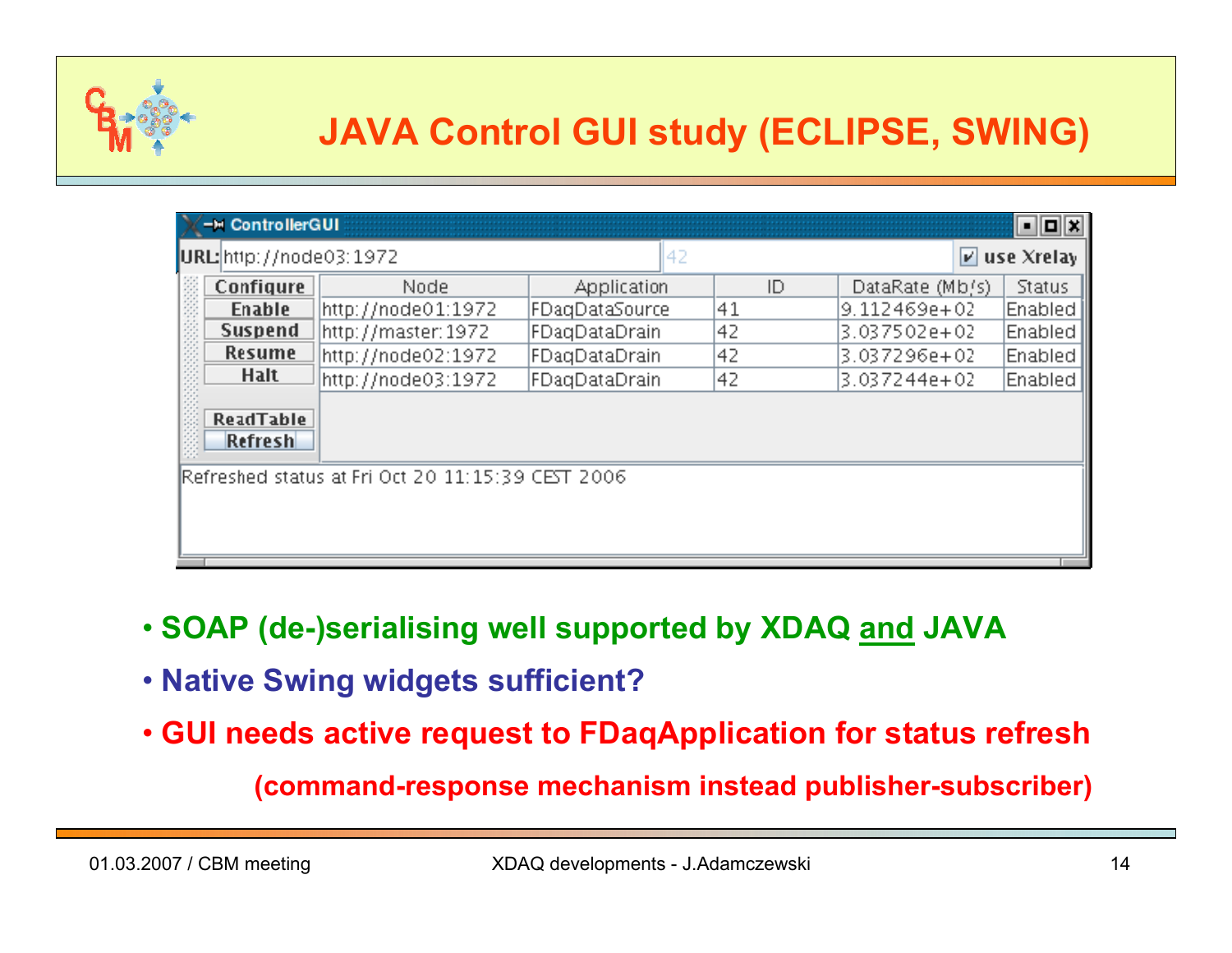

- •**developed at [CERN \(C.Gaspar\)](http://dim.web.cern.ch/dim/)**
- •**C, C++, and JAVA libraries**
- •**publisher-subscriber model:**

**sends changed values to all subscribed clients**

- •**handles free definable client commands**
- • **CS-Labview-DIM interface (D.Beck) for Labviewcontrols GUI**
- •**EPICS-DIM gateway under development (P.Zumbruch)**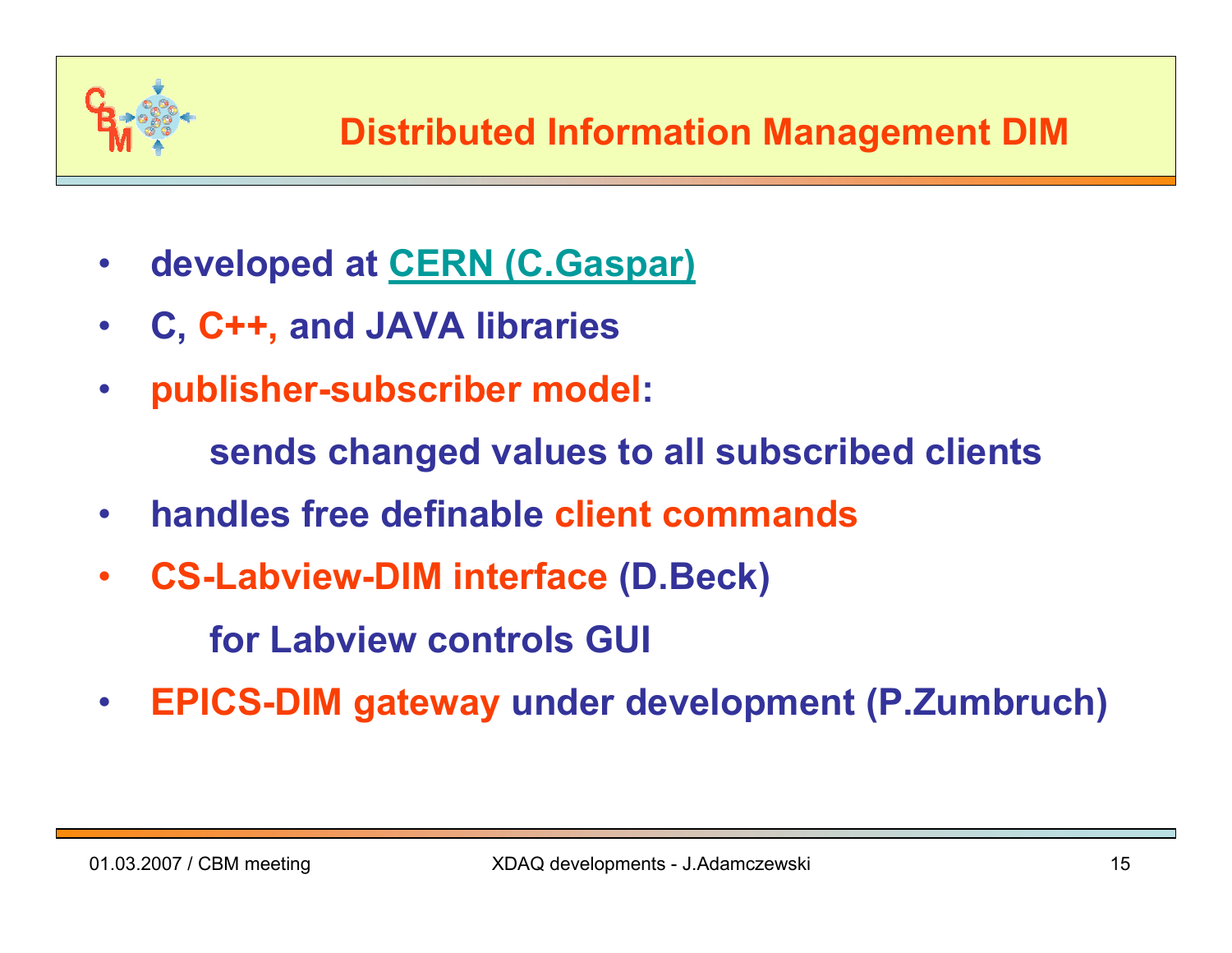

### **FDaqDimServer adapter class:**

- •**subclass of DimServer (DIM C++ interface )**
- $\bullet$ **singleton for all F DaqApplications in XDAQ process**
- •**dispatches DIM commands to FDaqApplication callbacks**

# **FDaqApplication base class:**

- •**exports all XDAQ infospace variables as DIM services**
- •**XDA Q "variable change event" will trigger DIM service update**
- $\bullet$ **DIM commands for state machine switching**
- $\bullet$ **DIM commands for parameter changing (if allowed)**
- $\bullet$ **special DIM service for "heartbeat" update (state, uptime)**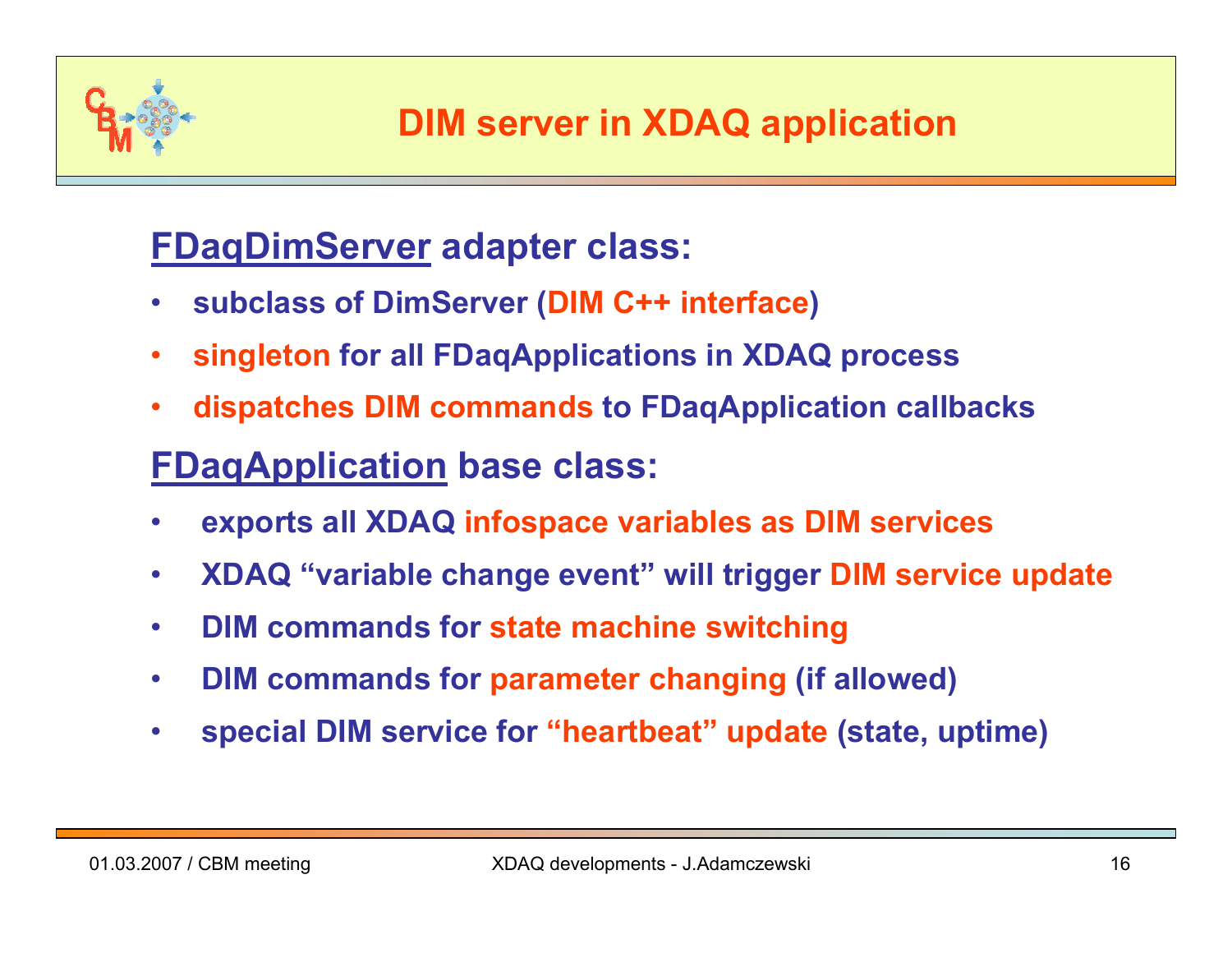

# **Labview GUI for XDAQ DIM server**

| <b>S-H XDAQCC - XDAQ</b> |        |               |              |                 |                                            |                        |        |                  |        |                                      |              |              | $\boxed{\blacksquare}$ |
|--------------------------|--------|---------------|--------------|-----------------|--------------------------------------------|------------------------|--------|------------------|--------|--------------------------------------|--------------|--------------|------------------------|
| Node                     | CPU    | Mem           | <b>OS</b>    | $\mathcal{F}$ . | <b>Application</b>                         | version                | uptime | <b>State</b>     |        | currentSize [byte] bandwidth [MByte/ | latency [us] | ate [Hz]     |                        |
| k008                     | 381    | 2013820       | <b>LINUX</b> |                 | XDAQ/Ixi008:1972/FDaqDummyReadout:41       | FDag v0.1(Fe) 22:20:29 |        | Suspended        | 30035  | 6,860E+0                             | 4.171E+3     | 239,732E+0   |                        |
| <b>ki006</b>             | 111    | 4915424 LINUX |              |                 | XDAQ/Ixi008:1968/FDaqDummyEventBuilder:42  | FDag v0.1(Fe) 22:20:34 |        | Suspended        | 150216 | 6,786E+0                             | 21,090E+3    | 47,417E+0    |                        |
| ki002                    | 311    | 3466548 LINUX |              |                 | XDAQ/Ixi006:1972/FDagDummyReadout:41       | FDag v0.1(Fe) 22:20:35 |        | Suspended 30033  |        | 7,128E+0                             | 4,015E+3     | 249,097E+0   |                        |
| km <sub>04</sub>         | 137    | 1033455(11NHX |              |                 | XDAO/lxTDB:1968/EDagDirmmyEvantRuilder42   | FDag v0.1(Fa) 22:20:35 |        | Suspended        | 150216 | 6,784F+0                             | 21,096F+3    | 47,403 F+0   |                        |
| kg0517                   | $24 -$ | 3332816 LINUX |              |                 | XDAQ/k002:1972/FDagDummyReadout:41         | FDag v0.1(Fe) 22:20:39 |        | Suspended 30033  |        | 7,120E+0                             | 4,019E+3     | 248,824E+0   |                        |
|                          |        |               |              |                 | XDAQ/Ixi002:1968/FDagDummyEventBuilder:42  | FDag v0.1(Fe) 22:20:39 |        | Suspended 150216 |        | 6,785E+0                             | 21,092E+3    | 47,411E+0    |                        |
|                          |        |               |              |                 | XDAQ/lxi004:1972/FDaqDummyReadout:41       | FDag v0.1(Fe) 22:20:41 |        | Suspended 30033  |        | 7,131E+0                             | 4,013E+3     | 249,213E+0   |                        |
|                          |        |               |              |                 | XDAQ/lxi004:1968/FDaqDummyEventBuilder:42  | FDag v0.1(Fe) 22:20:41 |        | Suspended 150216 |        | 6,786E+0                             | 21,090E+3    | 47,416E+0    |                        |
|                          |        |               |              |                 | XDAQ/liig0617:1072/FDaqDummyRoadout:41     | FDag v0.1(Fo) 22:20:44 |        | Supported 30033  |        | 14.274E <sub>1</sub> 0               | 2,006E(3)    | 109,810E10   |                        |
|                          |        |               |              |                 | XDAQ/lxg0517:1968/FDaqDummyEventBuilfer:42 | FDag v0.1(Fe) 22:20:45 |        | Suspended        | 150216 | 6,785E+0                             | 21,094E+3    | 47,408E+0    |                        |
|                          |        |               |              |                 |                                            |                        |        |                  |        |                                      |              |              |                        |
|                          |        |               |              |                 |                                            |                        |        |                  |        |                                      |              |              |                        |
|                          |        |               |              |                 |                                            |                        |        |                  |        |                                      |              |              |                        |
|                          |        |               |              |                 |                                            |                        |        |                  |        |                                      |              |              |                        |
|                          |        |               |              |                 |                                            |                        |        |                  |        |                                      |              |              |                        |
|                          |        |               |              |                 |                                            |                        |        |                  |        |                                      |              |              |                        |
|                          |        |               |              |                 |                                            |                        |        |                  |        |                                      |              |              |                        |
|                          |        |               |              |                 |                                            |                        |        |                  |        |                                      |              |              |                        |
|                          |        |               |              |                 |                                            |                        |        |                  |        | Configuro                            |              |              |                        |
|                          |        |               |              |                 |                                            |                        |        |                  |        | Enable                               |              |              |                        |
|                          |        |               |              |                 |                                            |                        |        |                  |        | Suspend<br>Resume                    |              |              |                        |
| EXIT<br>SHOW XDAG Apps   |        |               |              |                 |                                            |                        |        |                  |        | $J$ Halt                             |              | Senc Command |                        |

- **Uses Labview-DIM interface and CS nodemon**
- **XDAQ application list is set up dynamically from DIM service**
- **Displays common parameters of all applications (state, data rates)**
- **Many thanks to Dietrich Beck who made this Labview VI within 2 days...**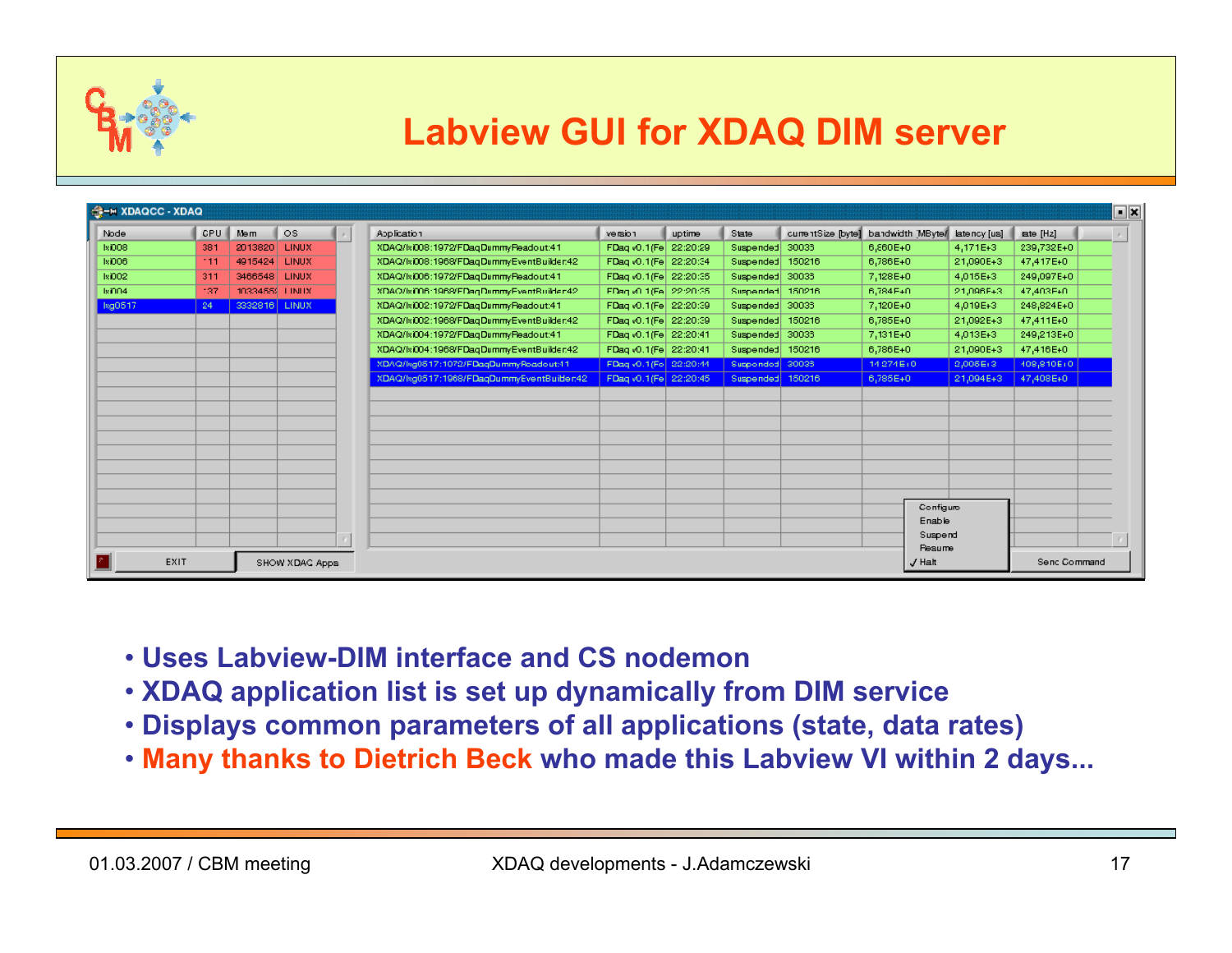# **DABC: dataflow between modules**



**configuration? connection management? run control? error handling?...**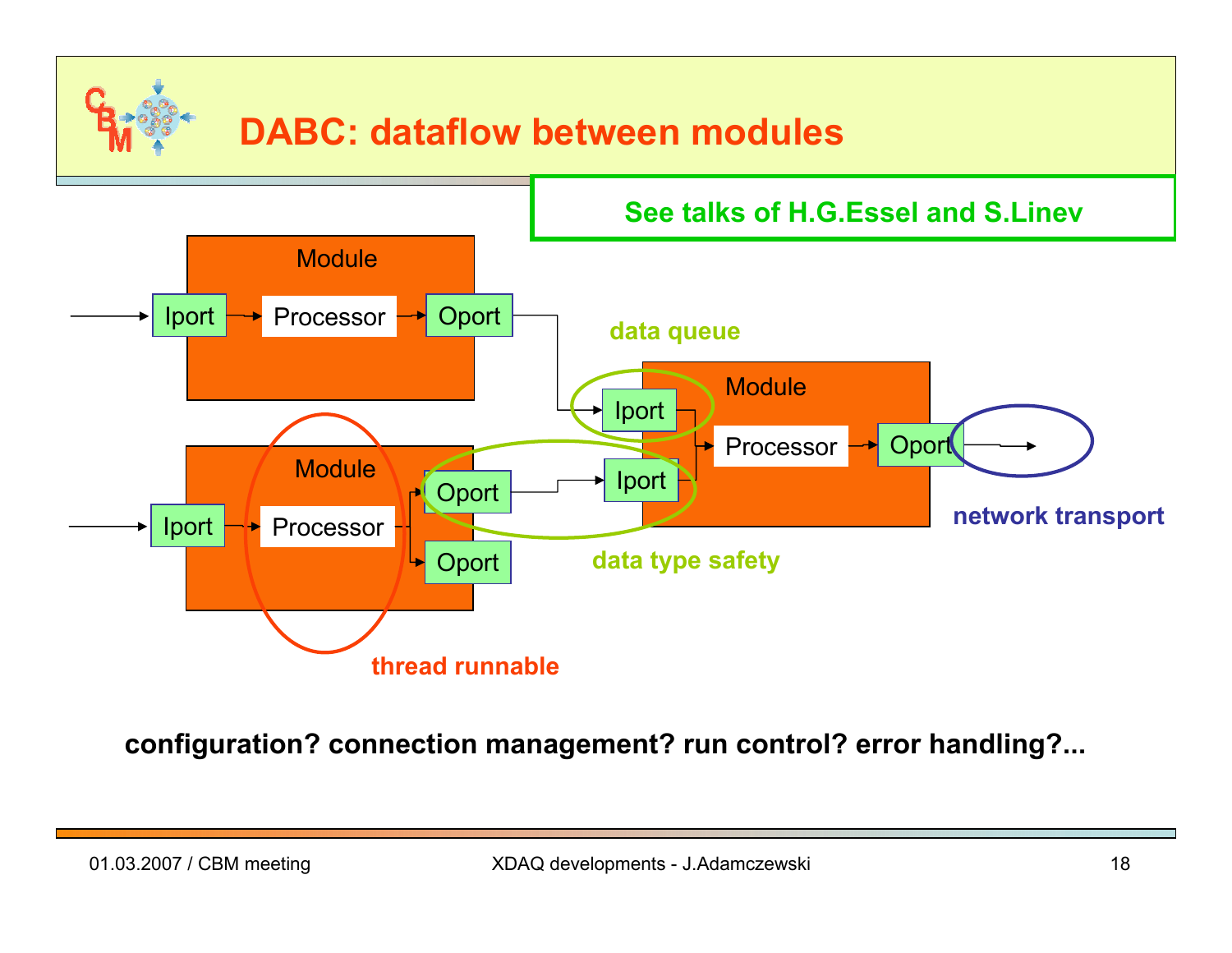